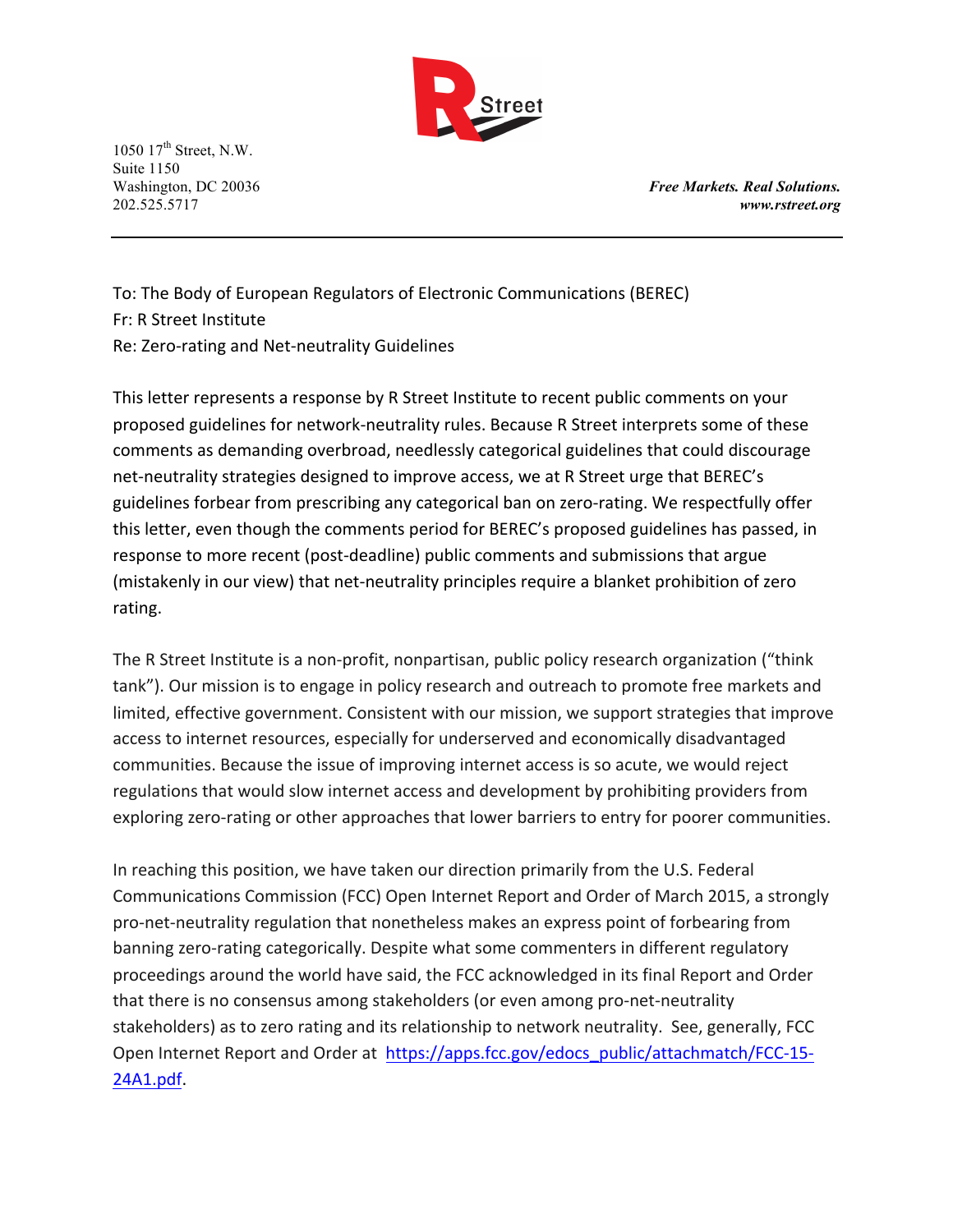

Washington, DC 20036 *Free Markets. Real Solutions.* 202.525.5717 *www.rstreet.org*

As the Commission put it, there is evidence on the record in support of both sides of the zerorating debate, and on whether regulators can allow for possibly pro-competition, pro-access benefits of zero rating:

While our bright-line rule to treat paid prioritization arrangements as unlawful addresses technical prioritization, the record reflects mixed views about other practices, including usage allowances and sponsored data plans. Sponsored data plans (sometimes called zero-rating) enable broadband providers to exclude edge provider content from end users' usage allowances. On the one hand, evidence in the record suggests that these business models may in some instances provide benefits to consumers, with particular reference to their use in the provision of mobile services. [...] On the other hand, some commenters strongly oppose sponsored data plans, arguing that "the power to exempt selective services from data caps seriously distorts competition, favors companies with the deepest pockets, and prevents consumers from exercising control over what they are able to access on the Internet," again with specific reference to mobile services.'[...]

We are mindful of the concerns raised in the record that sponsored data plans have the potential to distort competition by allowing service providers to pick and choose among content and application providers to feature on different service plans. [footnote omitted] At the same time, new service offerings, depending on how they are structured, could benefit consumers and competition.

The Commission goes on to explain that it will apply "case-by-case" analysis both as to zerorating by internet providers and as to exemptions from usage allowances (also known as "data caps"). See paragraphs 151-153 of the FCC's Open Internet Report and Order at https://apps.fcc.gov/edocs\_public/attachmatch/FCC-15-24A1.pdf.

R Street believes that regulators like the FCC are capable of making case-by-case determinations about the pro-internet-access or anti-competition outcomes of zero rating, and we urge that BEREC not yield to calls by some commenters to make its net-neutrality guidelines (a) more categorical and restrictive and (b) less sensitive to whether zero-rated internet services and content promote both access and competition in reaching underserved communities (especially rural communities and poor communities). Our view is that policies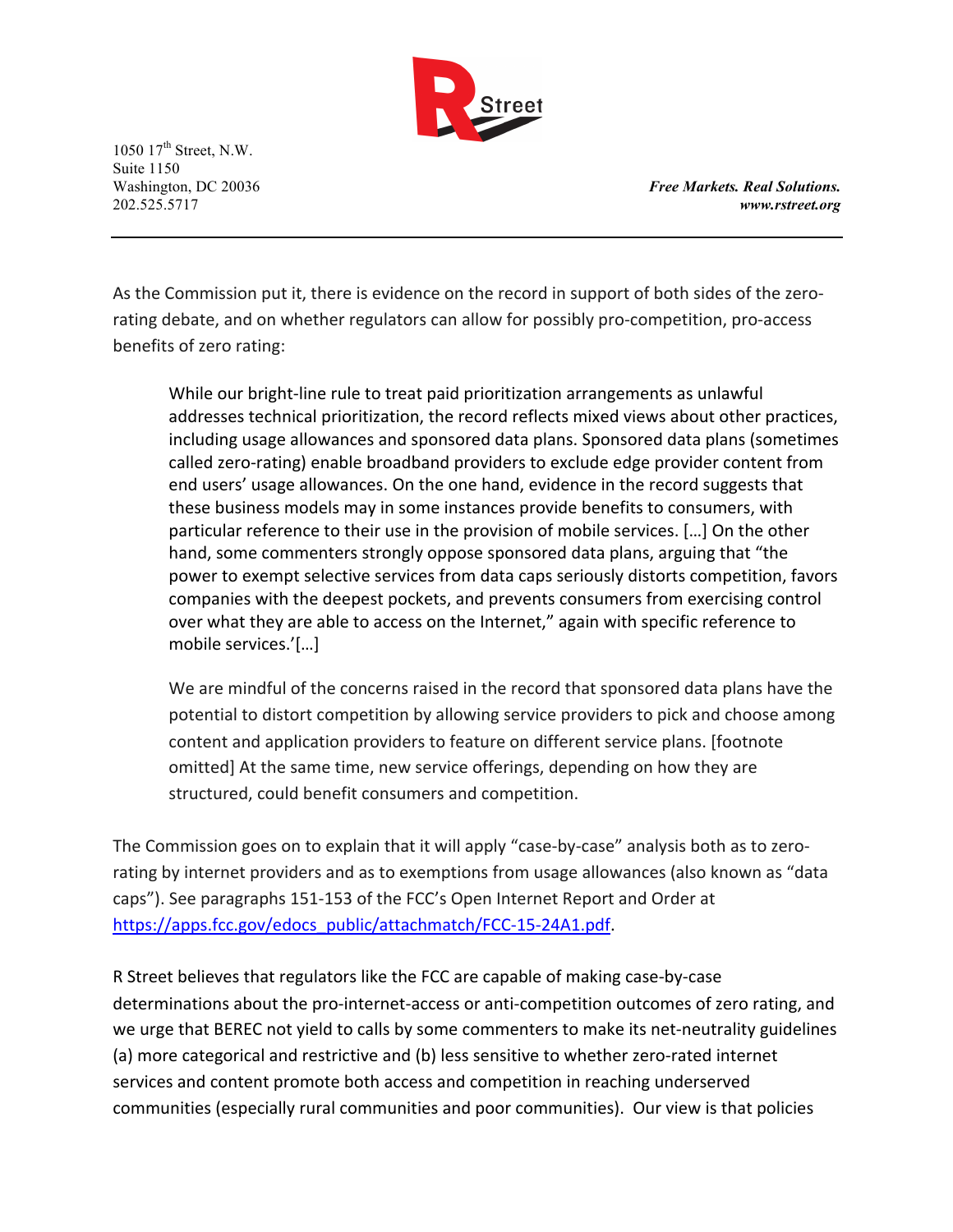

Washington, DC 20036 *Free Markets. Real Solutions.* 202.525.5717 *www.rstreet.org*

that promote greater access to these communities need to be considered carefully by regulators rather than categorically banned from the outset.

There are models for regulators considering whether or how to regulate possible zero-rated services. R Street outlines one possible rubric or framework for regulators in its comments on India's regulator's consultation on sponsored data. See <http://trai.gov.in/Comments\_Data/Organisation/R\_Street.pdf>. 

And R Street is not alone in believing that flexibility under the BEREC guidelines is appropriate. For a generalized discussion of how zero rating can be assessed by regulators for its pro-access or anticompetitive impact, see the Center for Democracy and Technology's January 2016 policy paper, "Zero Rating: A Framework for Assessing Benefits and Harms," at https://cdt.org/insight/zero-rating-a-framework-for-assessing-benefits-and-harms/. (CDT also filed this paper directly with India's regulator.)

India's Center for Internet and Society also published, in the context of the Indian regulator's consultation, an analytical framework that distinguishes between "negative discrimination" (which CIS urged should be categorically banned) and "positive discrimination" (which CIS argued may be allowed by the regulator 'in those cases where such discrimination does not harm user choice, competition, or access'). CIS argued that "positive discrimination" merits a case-by-case analysis, notable in the context of mobile (wireless) internet services, which most stakeholders believe will be the central platform for internet access for decades to come. (The CIS filing can be found here: http://cis-india.org/internet-governance/resources/netneutrality/2016-01-07\_cis\_trai-submission\_differential-pricing/view.)

For a general discussion of how a specific internet service might apply a properly designed zerorating framework, consistent with broad principles of network neutrality but allowing for crosssubsidization in support of accesss to underserved countries and communities, see, generally, the Wikipedia Zero https://wikimediafoundation.org/wiki/Wikipedia Zero and in particular the Wikipedia Zero Operating Principles

https://wikimediafoundation.org/wiki/Wikipedia\_Zero\_Operating\_Principles.